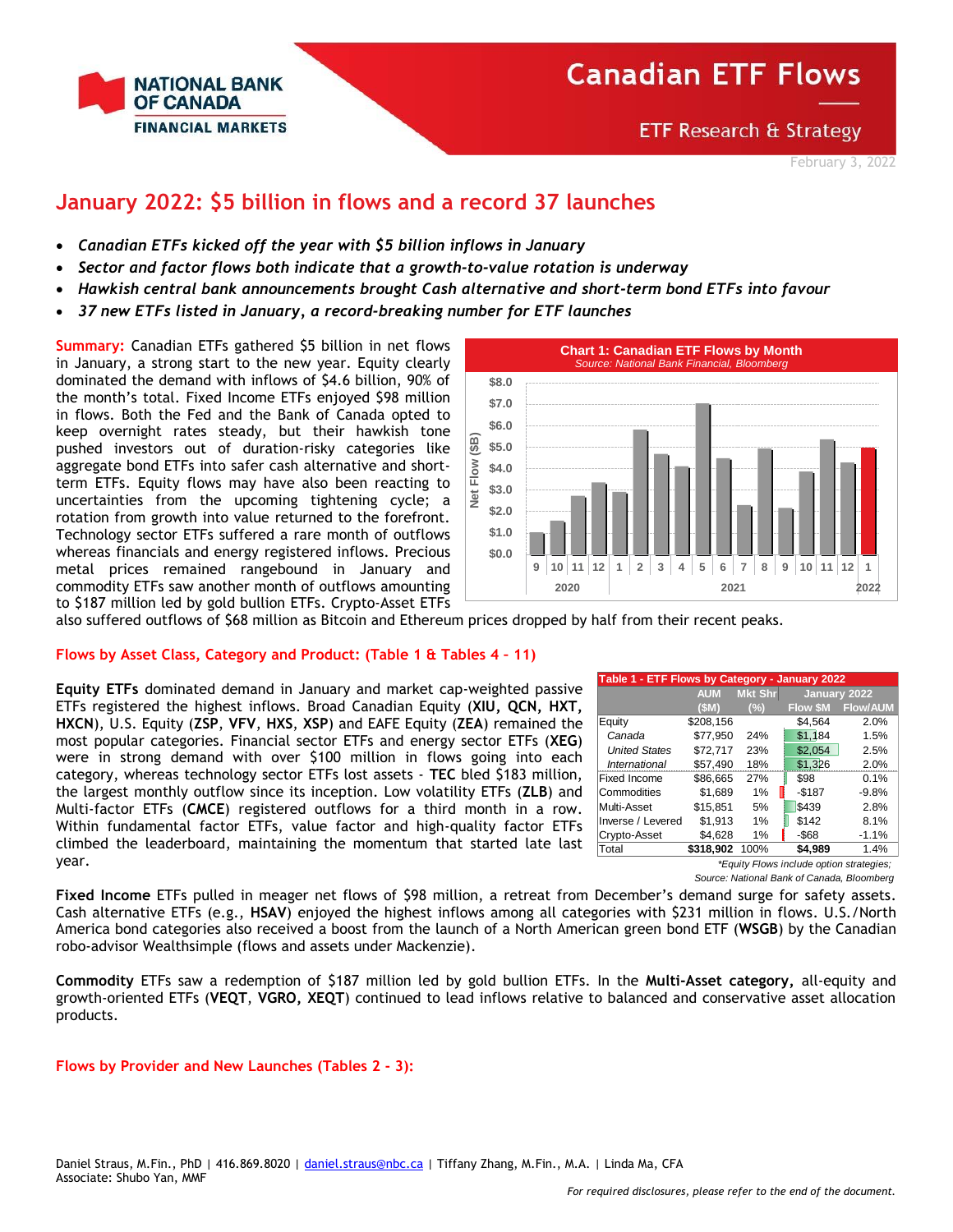

January 2022: \$5 Billion in flows and a record 37 new launches

February 3, 2022

Horizons, Vanguard and RBC iShares logged the highest three provider inflows in January. Outside the top 10 ETF providers, Hamilton, Scotiabank and Arrow Capital saw the largest flows as percentage of starting assets. CI First Asset suffered redemptions from its crypto-asset ETFs and its U.S. dollar gold bullion ETF. CIBC also suffered outflows as multi-factor ETFs fell out of favor this month. Franklin Templeton's outflow was driven primary by its global aggregate bond ETF **FLGA**.

January 2022 marked a record month of ETF launches; a whopping 37 new ETFs were launched. ESG was a common theme; 19 of the new launches in both equity and fixed income categories fall under the ESG umbrella. Asset allocation portfolio, fixed income and covered call strategies were some of the other new mandates.

|                | Table 2 - ETF Flows by Provider - January 2022 |            |                |              |                                                                |  |  |  |  |  |  |
|----------------|------------------------------------------------|------------|----------------|--------------|----------------------------------------------------------------|--|--|--|--|--|--|
|                | <b>Provider</b>                                | <b>AUM</b> | <b>Mkt Shr</b> |              | January 2022                                                   |  |  |  |  |  |  |
|                |                                                | (SM)       | (%)            | Flow (\$M)   | <b>Flow/AUM</b>                                                |  |  |  |  |  |  |
| $\mathbf{1}$   | <b>RBC iShares</b>                             | \$96,708   | 30.3%          | \$976        | 1%                                                             |  |  |  |  |  |  |
| 2              | <b>BMO</b>                                     | \$82,233   | 25.8%          | \$815        | 1%                                                             |  |  |  |  |  |  |
| 3              | Vanguard                                       | \$39,739   | 12.5%          | \$991        | 2%                                                             |  |  |  |  |  |  |
| 4              | Horizons                                       | \$20,916   | 6.6%           | \$1,244      | 6%                                                             |  |  |  |  |  |  |
|                | 5 CI First Asset                               | \$15,072   | 4.7%           | $-$302$      | $-2%$                                                          |  |  |  |  |  |  |
| 6              | Mackenzie*                                     | \$12,701   | 4.0%           | \$655        | 5%                                                             |  |  |  |  |  |  |
| $\overline{7}$ | <b>TDAM</b>                                    | \$8,077    | 2.5%           | \$162        | 2%                                                             |  |  |  |  |  |  |
| 8              | Purpose                                        | \$5,588    | 1.8%           | \$56         | 1%                                                             |  |  |  |  |  |  |
| 9              | <b>National Bank Investments</b>               | \$4,861    | 1.5%           | \$94         | 2%                                                             |  |  |  |  |  |  |
|                | 10 Invesco                                     | \$4,561    | 1.4%           | \$89         | 2%                                                             |  |  |  |  |  |  |
|                | 11 CIBC                                        | \$2,880    | 0.9%           | $-$108$      | $-4%$                                                          |  |  |  |  |  |  |
|                | 12 Fidelity                                    | \$2,694    | 0.8%           | \$91         | 3%                                                             |  |  |  |  |  |  |
|                | 13 Dynamic                                     | \$2,647    | 0.8%           | $-$17$       | $-1%$                                                          |  |  |  |  |  |  |
|                | 14 Manulife                                    | \$2,468    | 0.8%           | \$8          | 0%                                                             |  |  |  |  |  |  |
|                | 15 PIMCO                                       | \$2,124    | 0.7%           | \$28         | 1%                                                             |  |  |  |  |  |  |
|                | 16 Desjardins                                  | \$2,032    | 0.6%           | $-$ \$6      | 0%                                                             |  |  |  |  |  |  |
|                | 17 Franklin Templeton                          | \$1,921    | 0.6%           | $-$195$<br>Н | $-9%$                                                          |  |  |  |  |  |  |
|                | 18 Harvest                                     | \$1,921    | 0.6%           | \$49         | 3%                                                             |  |  |  |  |  |  |
|                | 19 Evolve Funds                                | \$1,585    | 0.5%           | \$24         | 1%                                                             |  |  |  |  |  |  |
|                | 20 AGF                                         | \$1,376    | 0.4%           | \$0          | 0%                                                             |  |  |  |  |  |  |
|                | 21 Hamilton                                    | \$1,329    | 0.4%           | \$141        | 12%                                                            |  |  |  |  |  |  |
|                | 22 3iQ                                         | \$1,277    | 0.4%           | $-\$4$       | 0%                                                             |  |  |  |  |  |  |
|                | 23 Scotia Bank                                 | \$979      | 0.3%           | \$133        | 15%                                                            |  |  |  |  |  |  |
|                | 24 Brompton Funds                              | \$566      | 0.2%           | \$8          | 1%                                                             |  |  |  |  |  |  |
|                | 25 Picton Mahoney                              | \$495      | 0.2%           | \$12         | 2%                                                             |  |  |  |  |  |  |
|                | 26 First Trust                                 | \$399      | 0.1%           | $-$ \$8      | $-2%$                                                          |  |  |  |  |  |  |
|                | 27 Ninepoint Partners                          | \$384      | 0.1%           | \$29         | 9%                                                             |  |  |  |  |  |  |
|                | 28 Bristol Gate                                | \$329      | 0.1%           | \$0          | 0%                                                             |  |  |  |  |  |  |
|                | 29 Middlefield                                 | \$255      | 0.1%           | \$0          | 0%                                                             |  |  |  |  |  |  |
|                | 30 Emerge                                      | \$176      | 0.1%           | $-$ \$3      | $-1%$                                                          |  |  |  |  |  |  |
|                | 31 Guardian Capital                            | \$150      | 0.0%           | \$13         | 9%                                                             |  |  |  |  |  |  |
|                | 32 IA Clarington                               | \$143      | 0.0%           | \$3          | 2%                                                             |  |  |  |  |  |  |
|                | 33 Lysander                                    | \$98       | 0.0%           | $-$ \$3      | $-3%$                                                          |  |  |  |  |  |  |
|                | 34 Accelerate                                  | \$60       | 0.0%           | \$2          | 3%                                                             |  |  |  |  |  |  |
|                | 35 Russell Investments                         | \$53       | 0.0%           | \$2          | 5%                                                             |  |  |  |  |  |  |
|                | 36 Starlight                                   | \$36       | 0.0%           | $-$1$        | $-3%$                                                          |  |  |  |  |  |  |
|                | 37 Arrow Capital                               | \$33       | 0.0%           | \$10         | 44%                                                            |  |  |  |  |  |  |
|                | 38 SmartBe                                     | \$27       | 0.0%           | -\$1         | $-3%$                                                          |  |  |  |  |  |  |
|                | 39 NCM Investments                             | \$6        | 0.0%           | \$0          | 0%                                                             |  |  |  |  |  |  |
|                | 40 Caldwell                                    | \$1        | 0.0%           | \$1          | <b>NA</b>                                                      |  |  |  |  |  |  |
|                | <b>Total</b>                                   | \$318,902  | 100.0%         | \$4,989      | 1.4%                                                           |  |  |  |  |  |  |
|                |                                                |            |                |              | *Includes Wealthsimple asset and flows. Source: NBF, Bloomberg |  |  |  |  |  |  |

*Note: the tables below all use the "new" flows calculation methodology.*

*Tables continue on the next page*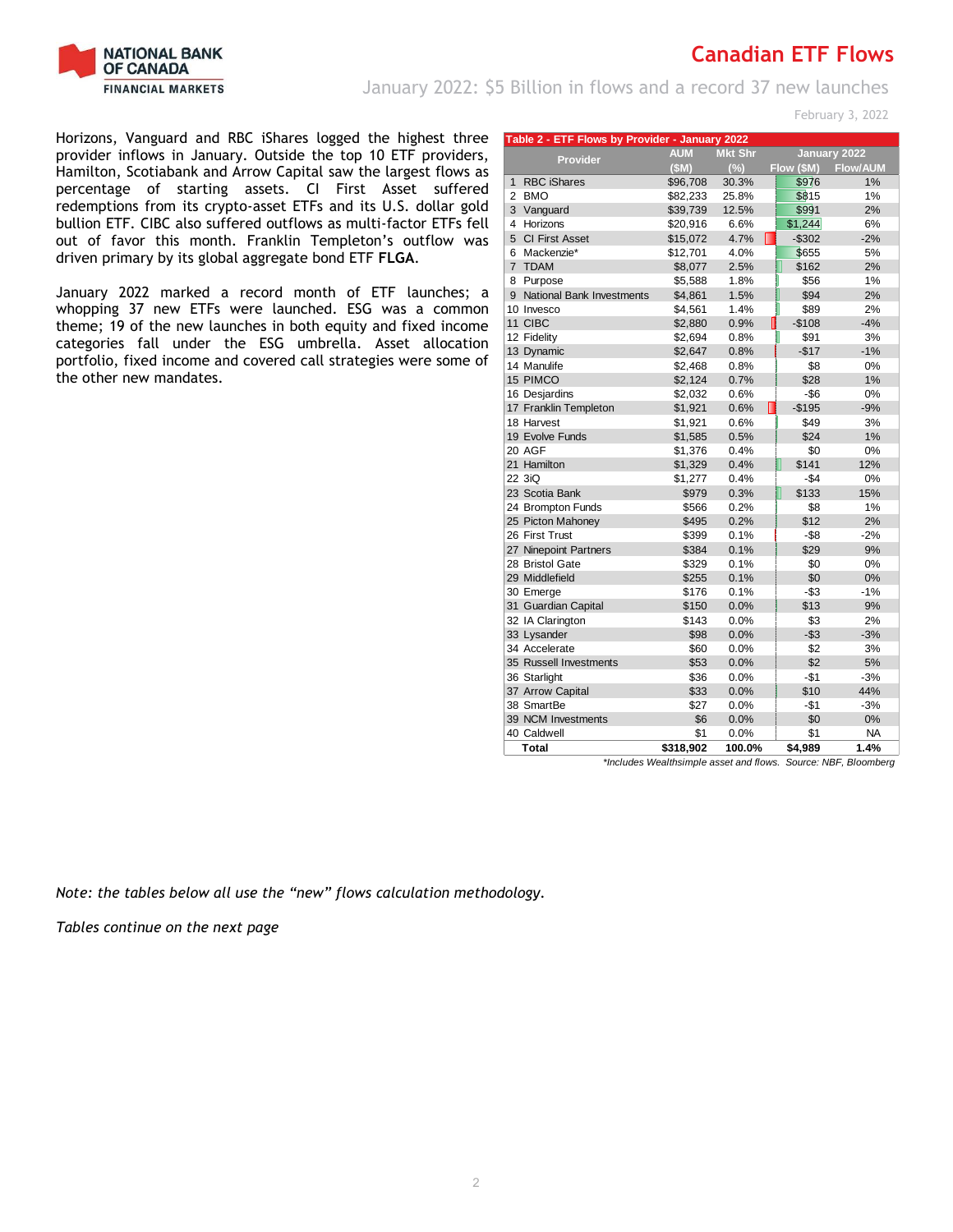

January 2022: \$5 Billion in flows and a record 37 new launches

February 3, 2022

|    |               | Table 3 - Top Single Long ETF Inflows - January 2022 |            |                 |                   |               | Table 4 - Top Single Long ETF Outflows - January 2022      |            |                 |
|----|---------------|------------------------------------------------------|------------|-----------------|-------------------|---------------|------------------------------------------------------------|------------|-----------------|
|    | <b>Ticker</b> | <b>Name</b>                                          | Flow (\$M) | <b>Flow/AUM</b> |                   | <b>Ticker</b> | <b>Name</b>                                                | Flow (\$M) | <b>Flow/AUN</b> |
|    | <b>ZSP</b>    | BMO S&P 500 Index ETF                                | \$544      | 5%              |                   | <b>XIC</b>    | iShares Core S&P/TSX Capped Composite Index ETF            | $-$298$    | $-3%$           |
|    | <b>ZEA</b>    | <b>BMO MSCI EAFE Index ETF</b>                       | \$509      | 9%              | $\overline{2}$    | <b>XEF</b>    | iShares Core MSCI EAFE IMI Index ETF                       | $-$ \$252  | $-4%$           |
|    | XIU           | iShares S&P/TSX 60 Index ETF                         | \$487      | 4%              | 3                 | XSH           | iShares Core Canadian Short Term Corporate Bond Index ETF  | $-$ \$250  | $-13%$          |
|    | QCN           | Mackenzie Canadian Equity Index ETF                  | \$471      | 61%             | $\overline{4}$    | <b>ZCN</b>    | BMO S&P/TSX Capped Composite Index ETF                     | $-$ \$195  | $-3%$           |
| 5  | <b>XUS</b>    | iShares Core S&P 500 Index ETF                       | \$349      | 7%              | 5                 | 7MP           | <b>BMO Mid Provincial Bond Index ETF</b>                   | $-$ \$195  | $-26%$          |
| 6  | <b>VFV</b>    | Vanguard S&P 500 Index ETF                           | \$333      | 5%              | 6                 |               | <b>VALT/U CI Gold Bullion Fund</b>                         | $-$ \$195  | $-56%$          |
|    | <b>ZCS</b>    | BMO Short Corporate Bond Index ETF                   | \$331      | 26%             |                   | TEC           | TD Global Technology Leaders Index ETF                     | $-$ \$183  | $-9%$           |
| 8  | <b>HXS</b>    | Horizons S&P 500 Index ETF                           | \$290      | 9%              | 8                 | ZAG           | BMO Aggregate Bond Index ETF                               | $-$ \$133  | $-2%$           |
| 9  | <b>HSAV</b>   | Horizons Cash Maximizer ETF                          | \$254      | 17%             | 9                 |               | <b>CMUE</b> CIBC Multifactor US Equity ETF                 | $-$ \$131  | $-36%$          |
| 10 | <b>HXT</b>    | Horizon S&P/TSX 60 Index ETF                         | \$221      | 8%              |                   |               | FLGA Franklin Liberty Global Aggregate Bond ETF Cad-Hedged | $-$126$    | $-19%$          |
| 11 | <b>HXCN</b>   | Horizons S&P/TSX Capped Composite Index ETF          | \$211      | 11%             |                   |               | ZWA BMO Covered Call Dow Jones Industrial Average CAD-H    | $-$104$    | $-32%$          |
| 12 | WSGB          | Wealthsimple North American Green Bond Index ETF     | \$190      | <b>NA</b>       | $12 \overline{ }$ |               | <b>CMCE</b> CIBC Multifactor Canadian Equity ETF           | $-$ \$90   | $-27%$          |
| 13 | VEQT          | Vanguard All-Equity ETF Portfolio                    | \$177      | 10%             |                   | <b>MGR</b>    | Mackenzie Core Plus Global Fixed Income ETF                | -\$90      | $-36%$          |
| 14 | <b>XSP</b>    | iShares Core S&P 500 Index ETF CAD- Hedged           | \$165      | 2%              | 14                |               | <b>CGXF</b> CI Gold+ Giants Covered Call ETF               | $-$ \$78   | $-16%$          |
| 15 | <b>XSB</b>    | iShares Core Canadian Short Term Bond Index ETF      | \$139      | 4%              | 15                |               | ZST/L BMO Ultra Short-Term Bond ETF                        | $-$ \$78   | $-22%$          |
| 16 | VGRO          | Vanguard Growth ETF Portfolio                        | \$126      | 4%              | 16                | <b>XRE</b>    | iShares S&P/TSX Capped REIT Index ETF                      | $-$75$     | $-5%$           |
| 17 | <b>XEG</b>    | iShares S&P/TSX Capped Energy Index ETF              | \$125      | 10%             | 17                | <b>ZLB</b>    | BMO Low Volatility Canadian Equity ETF                     | $-$ \$74   | $-2%$           |
| 18 | <b>XEQT</b>   | iShares Core Equity ETF Portfolio                    | \$123      | 14%             | 18                | ZGB           | <b>BMO Government Bond Index ETF</b>                       | $-$ \$60   | $-7%$           |
| 19 | TGED          | TD Active Global Enhanced Dividend ETF               | \$115      | 53%             | 19                | <b>VAB</b>    | Vanguard Canadian Aggregate Bond Index ETF                 | $-$ \$54   | $-1%$           |
| 20 | <b>TUED</b>   | TD Active US Enhanced Dividend ETF                   | \$96       | 91%             | 20                | ZQQ           | BMO Nasdaq 100 Equity Hedged To CAD Index ETF              | $-$51$     | $-3%$           |
|    |               | Source: National Bank of Canada, Bloomberg;          |            |                 |                   |               | Source: National Bank of Canada, Bloomberg;                |            |                 |

| Table 5 - ETF Flows by Category - January 2022 |           |                |            |                 | Table 8 - Equity ETF Flows by Focus - January 2022 |           |                |           |                 |  |
|------------------------------------------------|-----------|----------------|------------|-----------------|----------------------------------------------------|-----------|----------------|-----------|-----------------|--|
| <b>Asset Class</b>                             | AUM (\$M) | <b>Mkt Shr</b> | Flow (\$M) | <b>Flow/AUM</b> | <b>Focus</b>                                       | AUM (\$M) | <b>Mkt Shr</b> | Flow (SM) | <b>Flow/AUI</b> |  |
| Equity                                         | \$208.156 | 65%            | \$4,564    | 2.0%            | Cap-weighted                                       | \$124.419 | 60%            | \$3.516   | 2.6%            |  |
| Fixed Income                                   | \$86,665  | 27%            | \$98       | 0.1%            | Dividend / Income                                  | \$21.653  | 10%            | \$418     | 1.8%            |  |
| Commodities                                    | \$1.689   | $1\%$          | $-$187$    | $-9.8%$         | Factor: Low Vol                                    | \$8.448   | 4%             | $-$137$   | $-1.5%$         |  |
| Multi-Asset                                    | \$15.851  | 5%             | \$439      | 2.8%            | Factor: Multi-factor                               | \$3.952   | 2%             | $-$ \$238 | $-5.5%$         |  |
| Inverse / Levered                              | \$1.913   | $1\%$          | \$142      | 8.1%            | Factor: Fundamental                                | \$5.142   | 2%             | \$170     | 3.3%            |  |
| Crypto-Asset                                   | \$4.628   | $1\%$          | $-$ \$68   | $-1.1%$         | Sector                                             | \$28,985  | 14%            | \$243     | 0.8%            |  |
| Total                                          | \$318,902 | 100%           | \$4,989    | 1.4%            | Thematic                                           | \$10,000  | 5%             | \$169     | 1.6%            |  |

| AUM (\$M) | <b>Mkt Shr</b> | Flow (\$M) | <b>Flow/AUM</b>                                        | Table 9 - Fixed Income ETF Flows by Type - January 2022 |           |                |           |                                                                                     |  |  |  |
|-----------|----------------|------------|--------------------------------------------------------|---------------------------------------------------------|-----------|----------------|-----------|-------------------------------------------------------------------------------------|--|--|--|
| \$77.950  | 37%            | \$1.184    | 1.5%                                                   | <b>Type</b>                                             | AUM (\$M) | <b>Mkt Shr</b> | Flow (SM) | <b>Flow/AUM</b>                                                                     |  |  |  |
| \$72.717  | 35%            | \$2.054    | 2.5%                                                   | Canada Aggregate                                        | \$25.487  | 29%            | $-$116$   | $-0.4%$                                                                             |  |  |  |
| \$21.865  | 11%            | \$603      | 2.3%                                                   | Canada Government                                       | \$9,032   | 10%            | $-$151$   | $-1.5%$                                                                             |  |  |  |
| \$5.476   | 3%             | -\$20      | $-0.3%$                                                | Canada Corporate                                        | \$14,235  | 16%            | \$53      | 0.3%                                                                                |  |  |  |
| \$6.464   | 3%             | \$55       | 0.8%                                                   | U.S. / North America                                    | \$7.246   | 8%             | \$114     | 1.2%                                                                                |  |  |  |
| \$23.685  | 11%            | \$687      | 2.8%                                                   | Foreian                                                 | \$10.708  | 12%            | $-$ \$89  | $-0.8%$                                                                             |  |  |  |
| \$208.156 | 100%           | \$4.564    | 2.0%                                                   | Sub-Investment Grade                                    | \$4.324   | 5%             | \$10      | 0.2%                                                                                |  |  |  |
|           |                |            | Table 6 - Equity ETF Flows by Geography - January 2022 |                                                         |           |                |           | *Equity Flows include option strategies; Source: National Bank of Canada, Bloomberg |  |  |  |

|                                                      |                  |                |            |                 | <u>ouville sitolitieti võ</u>                                | <b>vu.</b> 100 | $\cdots$       | $- - -$                                  | <b></b>         |
|------------------------------------------------------|------------------|----------------|------------|-----------------|--------------------------------------------------------------|----------------|----------------|------------------------------------------|-----------------|
| Table 7 - Equity ETF Flows by Sector* - January 2022 |                  |                |            |                 | <b>Total</b>                                                 | \$86.665       | 100%           | \$98                                     | 0.1%            |
| <b>Sector</b>                                        | <b>AUM (\$M)</b> | <b>Mkt Shr</b> | Flow (\$M) | <b>Flow/AUM</b> |                                                              |                |                | Source: National Bank of Canada, Bloombe |                 |
| Financials                                           | \$11.324         | 39%            | \$199      | 1.7%            | Table 10 - Fixed Income ETF Flows by Maturity - January 2022 |                |                |                                          |                 |
| <b>Real Estate</b>                                   | \$3.827          | 13%            | -\$69      | $-1.8%$         | <b>Maturity</b>                                              | AUM (\$M)      | <b>Mkt Shr</b> | Flow (\$M)                               | <b>Flow/AUM</b> |
| Technology                                           | \$3.281          | 11%            | $-$146$    | $-3.9%$         | Broad/Mixed                                                  | \$45.961       | 53%            | $-$ \$250                                | $-0.5%$         |
| Energy                                               | \$2.687          | 9%             | \$147      | 6.8%            | Ultra Short Term                                             | \$4.106        | 5%             | -\$33                                    | $-0.8%$         |
| <b>Health Care</b>                                   | \$2.456          | 8%             | \$81       | 3.2%            | Short Term                                                   | \$19.612       | 23%            | \$236                                    | 1.2%            |
| <b>Materials</b>                                     | \$2.390          | 8%             | \$14       | 0.6%            | Mid Term                                                     | \$4.606        | 5%             | $-$197$                                  | $-2.9%$         |
| Utilities                                            | \$2.335          | 8%             | \$29       | 1.3%            | Long Term                                                    | \$4.154        | 5%             | \$104                                    | 2.4%            |
| Other                                                | \$685            | 2%             | $-$12$     | $-1.8%$         | <b>Real Return</b>                                           | \$1.741        | 2%             | \$9                                      | 0.5%            |
| Total                                                | \$28.985         | 100%           | \$243      | 0.8%            | Target Maturity                                              | \$80           | $0\%$          | -\$1                                     | $-0.2%$         |

|                | <b>Ticker</b> | <b>Name</b>                                                | Flow (\$M) | <b>Flow/AUM</b> |
|----------------|---------------|------------------------------------------------------------|------------|-----------------|
|                | <b>XIC</b>    | iShares Core S&P/TSX Capped Composite Index ETF            | $-$ \$298  | $-3%$           |
| $\overline{2}$ | <b>XEF</b>    | iShares Core MSCI EAFE IMI Index ETF                       | $-$ \$252  | $-4%$           |
| 3              | XSH           | iShares Core Canadian Short Term Corporate Bond Index ETF  | $-$ \$250  | $-13%$          |
| $\overline{4}$ | <b>ZCN</b>    | BMO S&P/TSX Capped Composite Index ETF                     | $ $195$    | $-3%$           |
| 5              | ZMP           | BMO Mid Provincial Bond Index ETF                          | $-$ \$195  | $-26%$          |
| 6              |               | <b>VALT/U CI Gold Bullion Fund</b>                         | $-$ \$195  | $-56%$          |
| 7              | TEC           | TD Global Technology Leaders Index ETF                     | $-$ \$183  | $-9%$           |
| 8              | <b>ZAG</b>    | BMO Aggregate Bond Index ETF                               | $-$133$    | $-2%$           |
| 9              |               | <b>CMUE</b> CIBC Multifactor US Equity ETF                 | $-$131$    | $-36%$          |
| 10             |               | FLGA Franklin Liberty Global Aggregate Bond ETF Cad-Hedged | $-$126$    | $-19%$          |
| 11             | ZWA           | BMO Covered Call Dow Jones Industrial Average CAD-H        | $-$104$    | $-32%$          |
| 12             |               | <b>CMCE</b> CIBC Multifactor Canadian Equity ETF           | $-$ \$90   | $-27%$          |
| 13             | <b>MGB</b>    | Mackenzie Core Plus Global Fixed Income ETF                | $-$ \$90   | $-36%$          |
| 14             |               | CGXF CI Gold+ Giants Covered Call ETF                      | $-$78$     | $-16%$          |
| 15             | ZST/L         | BMO Ultra Short-Term Bond ETF                              | $-$78$     | $-22%$          |
| 16             | <b>XRE</b>    | iShares S&P/TSX Capped REIT Index ETF                      | $-$75$     | $-5%$           |
| 17             | ZLB           | BMO Low Volatility Canadian Equity ETF                     | $-$74$     | $-2%$           |
| 18             | <b>ZGB</b>    | <b>BMO Government Bond Index ETF</b>                       | $-$60$     | $-7%$           |
| 19             | <b>VAB</b>    | Vanguard Canadian Aggregate Bond Index ETF                 | $-$54$     | $-1%$           |
| 20             | ZQQ           | BMO Nasdaq 100 Equity Hedged To CAD Index ETF              | $-$51$     | $-3%$           |

|                                                | 5 - ETF Flows by Category - January 2022                                           |                |            |                 | Table 8 - Equity ETF Flows by Focus - January 2022                                  |           |                |            |                 |
|------------------------------------------------|------------------------------------------------------------------------------------|----------------|------------|-----------------|-------------------------------------------------------------------------------------|-----------|----------------|------------|-----------------|
| <b>Asset Class</b>                             | AUM (\$M)                                                                          | <b>Mkt Shr</b> | Flow (\$M) | <b>Flow/AUM</b> | <b>Focus</b>                                                                        | AUM (SM)  | <b>Mkt Shr</b> | Flow (\$M) | <b>Flow/AUM</b> |
|                                                | \$208.156                                                                          | 65%            | \$4,564    | 2.0%            | Cap-weighted                                                                        | \$124.419 | 60%            | \$3.516    | 2.6%            |
| Income                                         | \$86,665                                                                           | 27%            | \$98       | 0.1%            | Dividend / Income                                                                   | \$21.653  | 10%            | \$418      | 1.8%            |
| nodities                                       | \$1.689                                                                            | $1\%$          | $-$187$    | $-9.8%$         | Factor: Low Vol                                                                     | \$8.448   | 4%             | $-$137$    | $-1.5%$         |
| Asset                                          | \$15.851                                                                           | 5%             | \$439      | 2.8%            | Factor: Multi-factor                                                                | \$3.952   | 2%             | -\$238     | $-5.5%$         |
| se / Levered                                   | \$1.913                                                                            | 1%             | \$142      | 8.1%            | Factor: Fundamental                                                                 | \$5.142   | 2%             | \$170      | 3.3%            |
| o-Asset                                        | \$4.628                                                                            | 1%             | -\$68      | $-1.1%$         | Sector                                                                              | \$28.985  | 14%            | \$243      | 0.8%            |
|                                                | \$318,902                                                                          | 100%           | \$4.989    | 1.4%            | Thematic                                                                            | \$10,000  | 5%             | \$169      | 1.6%            |
|                                                | Equity Flows include option strategies; Source: National Bank of Canada, Bloomberg |                |            |                 | Other                                                                               | \$5.558   | 3%             | \$422      | 7.9%            |
|                                                |                                                                                    |                |            |                 | Total                                                                               | \$208.156 | 100%           | \$4.564    | 2.0%            |
| - Fauity FTF Flows by Geography - January 2022 |                                                                                    |                |            |                 | *Equity Flows include ontion strategies: Source: National Bank of Canada, Bloomberg |           |                |            |                 |

|                                                                                                                                        | . .              |                |            |                 |                                                         |           |                |            |                 |
|----------------------------------------------------------------------------------------------------------------------------------------|------------------|----------------|------------|-----------------|---------------------------------------------------------|-----------|----------------|------------|-----------------|
| Geography                                                                                                                              | <b>AUM (\$M)</b> | <b>Mkt Shr</b> | Flow (\$M) | <b>Flow/AUM</b> | Table 9 - Fixed Income ETF Flows by Type - January 2022 |           |                |            |                 |
| Canada                                                                                                                                 | \$77.950         | 37%            | \$1.184    | 1.5%            | Tvpe                                                    | AUM (\$M) | <b>Mkt Shr</b> | Flow (\$M) | <b>Flow/AUM</b> |
| United States                                                                                                                          | \$72.717         | 35%            | \$2,054    | 2.5%            | Canada Aggregate                                        | \$25,487  | 29%            | $-$ \$116  | $-0.4%$         |
| DM: Broad                                                                                                                              | \$21.865         | 11%            | \$603      | 2.3%            | Canada Government                                       | \$9,032   | 10%            | $-$151$    | $-1.5%$         |
| DM: Regional & Country                                                                                                                 | \$5.476          | 3%             | $-$ \$20   | $-0.3%$         | Canada Corporate                                        | \$14.235  | 16%            | \$53       | 0.3%            |
| <b>Emerging Markets</b>                                                                                                                | \$6.464          | 3%             | \$55       | 0.8%            | U.S. / North America                                    | \$7.246   | 8%             | \$114      | 1.2%            |
| Global                                                                                                                                 | \$23.685         | 11%            | \$687      | 2.8%            | Foreian                                                 | \$10.708  | 12%            | -\$89      | $-0.8%$         |
| Total                                                                                                                                  | \$208.156        | 100%           | \$4.564    | 2.0%            | Sub-Investment Grade                                    | \$4.324   | 5%             | \$10       | 0.2%            |
| *Equity Flows include option strategies; Source: National Bank of Canada, Bloomberg                                                    |                  |                |            |                 | Preferred/Convertible                                   | \$9.227   | 11%            | \$46       | 0.5%            |
|                                                                                                                                        |                  |                |            |                 | <b>Cash Alternative</b>                                 | \$6.405   | 7%             | \$231      | 3.7%            |
| able 7 - Equity ETF Flows by Sector* - January 2022                                                                                    |                  |                |            |                 | Total                                                   | \$86.665  | 100%           | \$98       | 0.1%            |
| $E_{\text{total}}/\text{Al}$ IM<br>$ML + Chr$ $Elow / CML$<br>ALIM /CMA<br><b>Contar</b><br>Course: Notional Pank of Canada, Pleambarg |                  |                |            |                 |                                                         |           |                |            |                 |

| $-1 - 1 - 1 - 1$   | <b>AUM (PM)</b>                                                               | <b>IVING OTH</b> | <b>FIOW (PIVI)</b> |         | <b>INDWACINE</b> | Source. National Darik of Canada, Droomberg                  |           |                |            |                 |  |  |  |
|--------------------|-------------------------------------------------------------------------------|------------------|--------------------|---------|------------------|--------------------------------------------------------------|-----------|----------------|------------|-----------------|--|--|--|
| <b>Financials</b>  | \$11.324                                                                      | 39%              |                    | \$199   | 1.7%             | Table 10 - Fixed Income ETF Flows by Maturity - January 2022 |           |                |            |                 |  |  |  |
| <b>Real Estate</b> | \$3.827                                                                       | 13%              |                    | -\$69   | $-1.8%$          | <b>Maturity</b>                                              | AUM (\$M) | <b>Mkt Shr</b> | Flow (\$M) | <b>Flow/AUM</b> |  |  |  |
| Technology         | \$3,281                                                                       | 11%              |                    | $-$146$ | $-3.9%$          | Broad/Mixed                                                  | \$45.961  | 53%            | $-$ \$250  | $-0.5%$         |  |  |  |
| Energy             | \$2.687                                                                       | 9%               |                    | \$147   | 6.8%             | Ultra Short Term                                             | \$4.106   | 5%             | $-$ \$33   | $-0.8%$         |  |  |  |
| <b>Health Care</b> | \$2,456                                                                       | 8%               |                    | \$81    | 3.2%             | Short Term                                                   | \$19.612  | 23%            | \$236      | 1.2%            |  |  |  |
| <b>Materials</b>   | \$2.390                                                                       | 8%               |                    | \$14    | 0.6%             | Mid Term                                                     | \$4,606   | 5%             | $-$197$    | $-2.9%$         |  |  |  |
| Utilities          | \$2.335                                                                       | 8%               |                    | \$29    | 1.3%             | Long Term                                                    | \$4.154   | 5%             | \$104      | 2.4%            |  |  |  |
| Other              | \$685                                                                         | 2%               |                    | $-$12$  | $-1.8%$          | Real Return                                                  | \$1.741   | 2%             | \$9        | 0.5%            |  |  |  |
| Total              | \$28.985                                                                      | 100%             |                    | \$243   | 0.8%             | <b>Target Maturity</b>                                       | \$80      | 0%             | -\$1       | $-0.2%$         |  |  |  |
|                    | *Includes all geo focuses and Covered Call Strategies; Source: NBF, Bloomberg |                  |                    |         |                  |                                                              | \$6.405   | 7%             | \$231      | 3.7%            |  |  |  |
|                    |                                                                               |                  |                    |         |                  | Total                                                        | \$86.665  | 100%           | \$98       | 0.1%            |  |  |  |

*Source: National Bank of Canada, Bloomberg*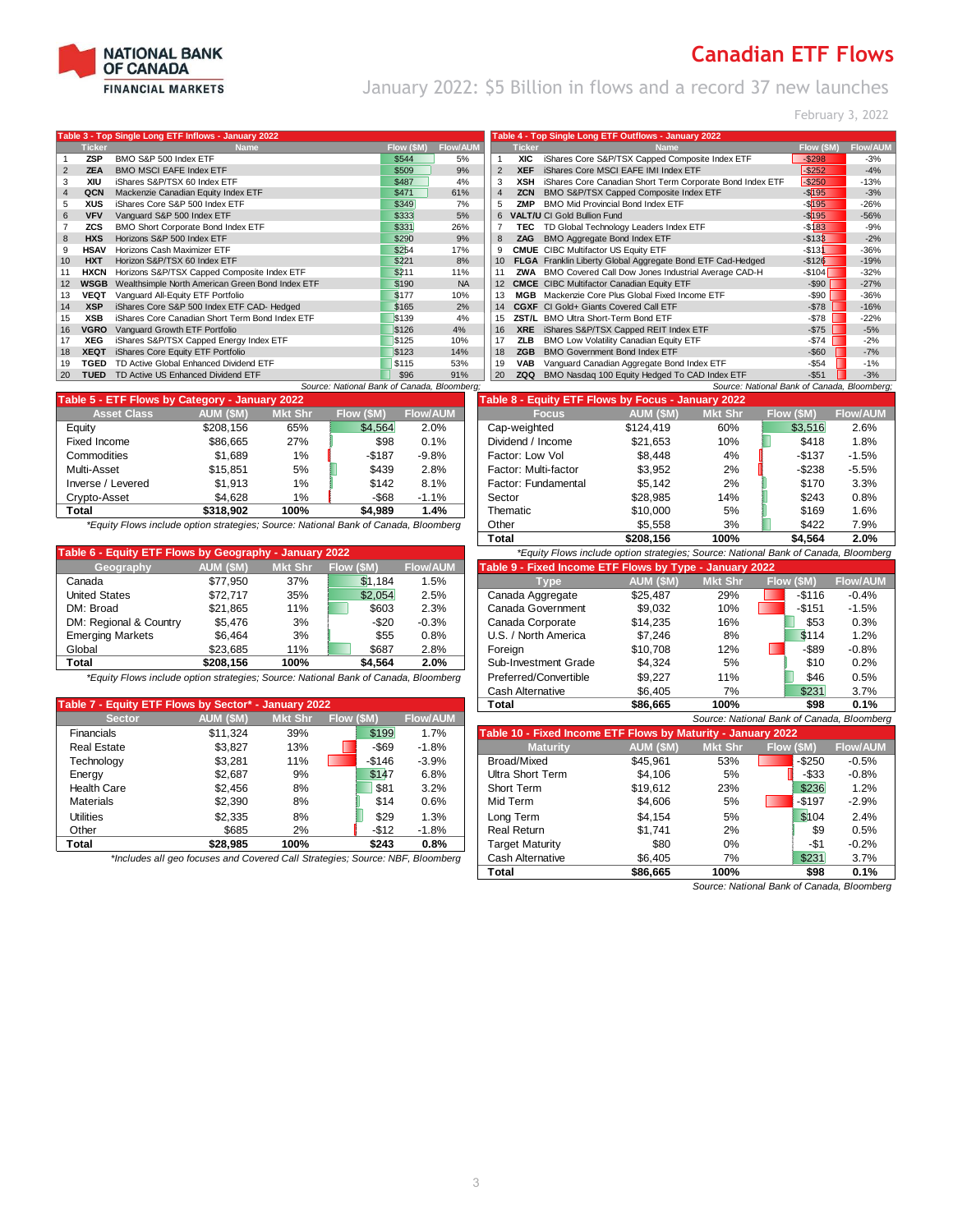

January 2022: \$5 Billion in flows and a record 37 new launches

#### **Appendix 1 - Glossary**

**AUM (Assets Under Management):** AUM is expressed in local currency, which is the Canadian dollar for the purpose of this report.

**Flow/AUM (Flow as % AUM):** Net flow as a percentage of assets under management from the beginning of the period.

**Flow:** The net dollar amount of fund creations and redemptions for the period based on daily NAV and daily changes in Shares Outstanding. Flows are expressed in local currency, which is the Canadian dollar for the purpose of this report.

**Market Share (%):** category's AUM as % of the total AUM.

**MER (Management Expense Ratio):** Manager's 2020 annual fee for managing and administering the fund, expressed as a percentage of total fund value. In most cases, this includes fees from investing in other ETFs. Where audited MER is unavailable or if the fee has been significantly reduced recently, the MER is estimated using the Stated Management Fee and sales tax.

Canadian MER does not include trading commissions incurred by the ETF, nor does it include trading expenses (such as swap or forward fees). An asterisk (\*) indicates that the fund pays additional expenses such as swap or forward fees, which are normally reported under trading expenses. The asterisk can also indicate that the fund charges a performance fee. Data are sourced from annual fillings.

**NAV (Net Asset Value per share):** ETF price is used when NAV is not available.

*All numbers are as of last month's final business day.* 

#### **Appendix 2 - Equity ETF Categories**

We group Equity ETFs into the categories below. These groupings follow NBF's discretion and can differ from the ETF Provider's definition and classification from other sources.

**Cap-Weighted:** A fund that weights securities based on the total or float-adjusted market capitalization of each security.

**Dividend/Income:** A fund with primary goal of providing income. We classify a fund as belonging to the Income category when its strategy focuses on providing income or the fund self-identifies as using an income strategy, even though it may incorporate other factors in addition to income.

**Fundamental:** A fund that selects and/or weights securities based on fundamental metrics from a company's financial statements such as balance sheet. Strategies include Value, Growth, Quality, RAFI Fundamental, Earnings, etc.

**Low Vol or Risk:** A fund that aims to achieve reduced portfolio volatility, either by screening for low volatility stocks, low beta stocks and/or minimizing the portfolio volatility.

**Multi-Factor:** ETFs that consider more than one NBF-defined factor including Income, Fundamental and Risk.

**Sector:** ETFs that provide exposure to broad industry sectors classified by the Global Industry Classification Standard (GICS) or other similar classifications. This category contains all sector funds, including ones that screen and/or weight the portfolio using factors.

**Thematic:** ETFs that provide niche exposures such as blockchain technology, infrastructure, Marijuana companies, Socially Responsible Investing, technology sub-sectors, agriculture, water, sentiment & behaviour, etc. This category contains all thematic funds, including ones that screen and/or weight the portfolio using factors.

**Other:** Any non-cap weighted strategy that is not covered by otherwise defined categories. This includes momentum, equalweight, share buyback, high beta, proprietary, actively managed, tactical rotation, price-weighted, etc.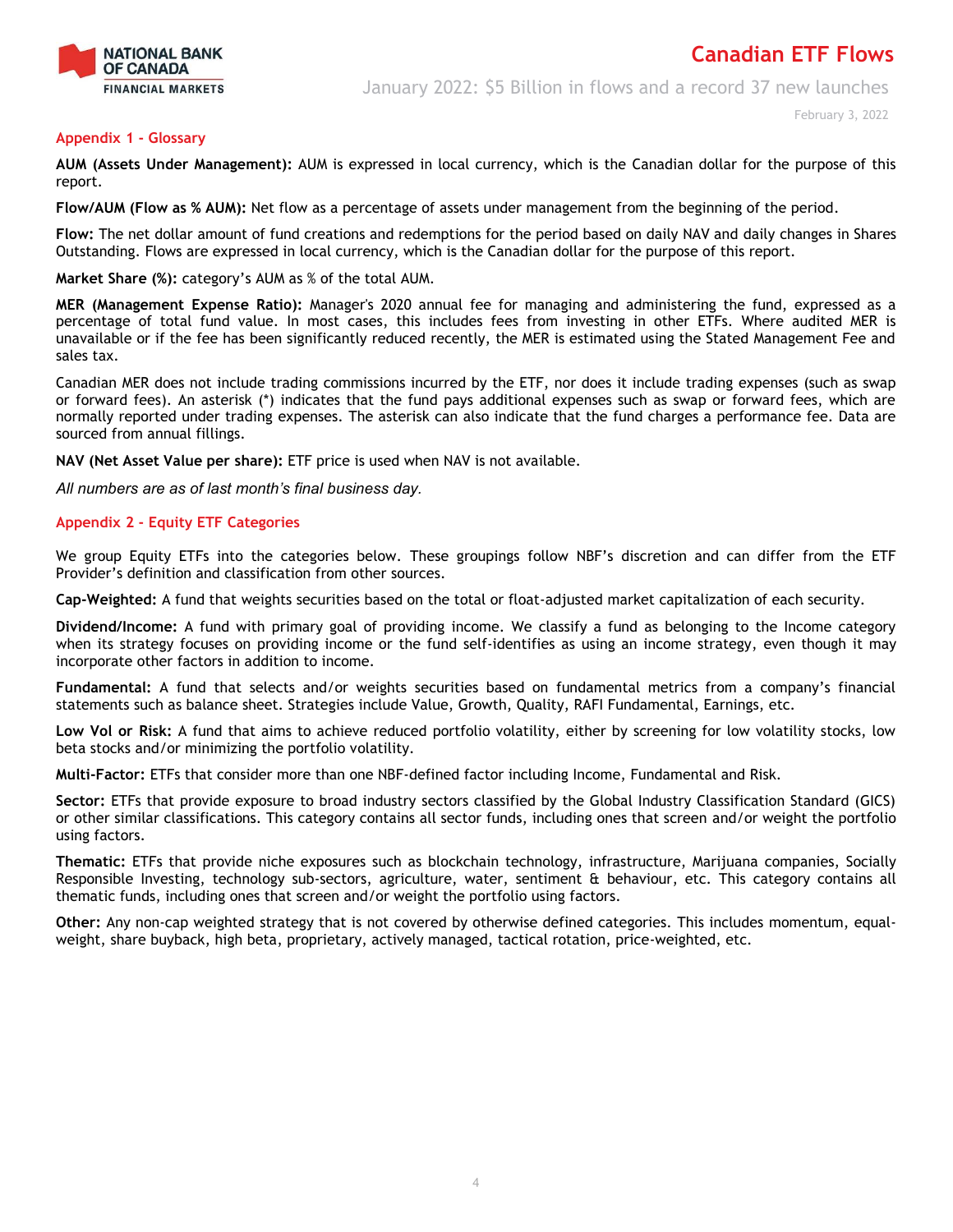

## **Canadian ETF Flows** January 2022: \$5 Billion in flows and a record 37 new launches

February 3, 2022

## **DISCLOSURES**

Levered and Inverse Exchange-Traded Funds are very different from most ETFs. They pursue leveraged investment goals, and they are riskier than alternatives that do not use leverage because they magnify the performance of the benchmark on an investment. These ETFs seek daily leveraged investment results. The return of an inverse or levered ETF for periods longer than a single day, especially in periods of market volatility, may be completely uncorrelated to the return of the benchmark over such longer periods. Levered and inverse ETFs are intended to be used as short-term trading vehicles for investors managing their portfolios on a daily basis. They are not to be used by, and are not appropriate for, investors who intend to hold positions.

Unless otherwise agreed in writing, National Bank of Canada and its affiliates act solely in the capacity of an arm's length contractual counterparty and not as an adviser or fiduciary. Accordingly, you should not regard transaction proposals or other written or oral communications from us as a recommendation or advice that a transaction is appropriate for you or meets your financial objectives. Any financial transaction involves a variety of potentially significant risks and issues; additionally, please note bitcoin and other crypto assets are extremely risky and highly speculative. Before entering into any financial transaction, you should ensure that you fully understand the terms, have evaluated the risks and have determined that the transaction is appropriate for you in all respects. If you believe that you need assistance, you should consult appropriate advisers before entering into the transaction. The attached material does not constitute an offer to enter into any transaction. Such material is believed by us to be reliable, but we make no representation as to its accuracy or completeness. This brief statement does not purport to describe all of the risks associated with financial transactions and should not be construed as advice to you.

#### **General**

This Report was prepared by National Bank Financial Inc. (NBF), a Canadian investment dealer, a dealer member of IIROC and an indirect wholly owned subsidiary of National Bank of Canada. National Bank of Canada is a public company listed on the Toronto Stock Exchange.

The particulars contained herein were obtained from sources which we believe to be reliable but are not guaranteed by us and may be incomplete and may be subject to change without notice. The information is current as of the date of this document. Neither the author nor NBF assumes any obligation to update the information or advise on further developments relating to the topics or securities discussed. The opinions expressed are based upon the author(s) analysis and interpretation of these particulars and are not to be construed as a solicitation or offer to buy or sell the securities mentioned herein, and nothing in this Report constitutes a representation that any investment strategy or recommendation contained herein is suitable or appropriate to a recipient's individual circumstances. In all cases, investors should conduct their own investigation and analysis of such information before taking or omitting to take any action in relation to securities or markets that are analyzed in this Report. The Report alone is not intended to form the basis for an investment decision, or to replace any due diligence or analytical work required by you in making an investment decision.

This Report is for distribution only under such circumstances as may be permitted by applicable law. This Report is not directed at you if NBF or any affiliate distributing this Report is prohibited or restricted by any legislation or regulation in any jurisdiction from making it available to you.

National Bank of Canada Financial Markets is a trade name used by National Bank Financial Inc. and National Bank of Canada Financial Inc.

National Bank Financial Inc. or an affiliate thereof, owns or controls an equity interest in TMX Group Limited ("TMX Group") and has a nominee director serving on the TMX Group's board of directors. As such, each such investment dealer may be considered to have an economic interest in the listing of securities on any exchange owned or operated by TMX Group, including the Toronto Stock Exchange, the TSX Venture Exchange and the Alpha Exchange. No person or company is required to obtain products or services from TMX Group or its affiliates as a condition of any such dealer supplying or continuing to supply a product or service.

#### **Research analysts**

The Research Analyst(s) who prepared these reports certify that their respective report accurately reflects his or her personal opinion and that no part of his/her compensation was, is, or will be directly or indirectly related to the specific recommendations or views as to the securities or companies.

NBF compensates its Research Analysts from a variety of sources. The Research Department is a cost centre and is funded by the business activities of NBF including Institutional Equity Sales and Trading, Retail Sales, the correspondent clearing business, and Corporate and Investment Banking. Since the revenues from these businesses vary, the funds for research compensation vary. No one business line has a greater influence than any other for Research Analyst compensation.

#### **Canadian Residents**

NBF or its affiliates may engage in any trading strategies described herein for their own account or on a discretionary basis on behalf of certain clients and, as market conditions change, may amend or change investment strategy including full and complete divestment. The trading interests of NBF and its affiliates may also be contrary to any opinions expressed in this Report.

NBF or its affiliates often act as financial advisor, agent, lender or underwriter or provides trading related services for certain issuers mentioned herein and may receive remuneration for its services. As well, NBF and its affiliates and/or their officers, directors, representatives, associates, may have a position in the securities mentioned herein and may make purchases and/or sales of these securities from time to time in the open market or otherwise. NBF and its affiliates may make a market in securities mentioned in this Report. This Report may not be independent of the proprietary interests of NBF and its affiliates.

NBF is a member of the Canadian Investor Protection Fund.

#### **UK Residents**

This Report is a marketing document. This Report has not been prepared in accordance with EU legal requirements designed to promote the independence of investment research and it is not subject to any prohibition on dealing ahead of the dissemination of investment research.

In respect of the distribution of this Report to UK residents, NBF has approved the contents (including, where necessary, for the purposes of Section 21(1) of the Financial Services and Markets Act 2000). This Report is for information purposes only and does not constitute a personal recommendation, or investment, legal or tax advice. NBF and/or its parent and/or any companies within or affiliates of the National Bank of Canada group and/or any of their directors, officers and employees may have or may have had interests or long or short positions in, and may at any time make purchases and/or sales as principal or agent, or may act or may have acted as market maker in the relevant investments or related investments discussed in this Report, or may act or have acted as investment and/or commercial banker with respect hereto. The value of investments, and the income derived from them, can go down as well as